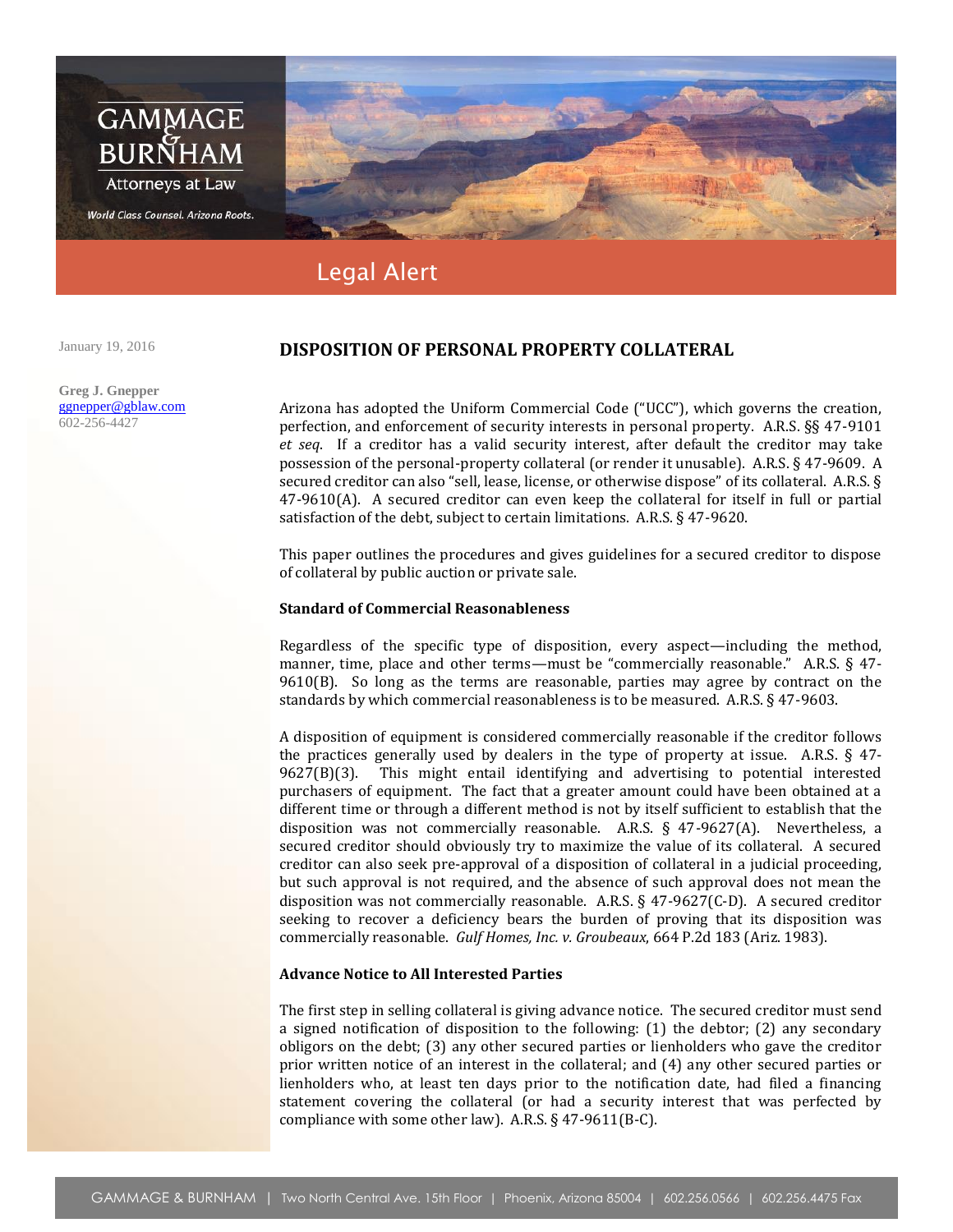To determine the other secured parties or lienholders who are entitled to receive notice, a creditor should—between 20 and 30 days prior to the notification date—request information concerning financing statements indexed under the debtor's name in the appropriate office for the type of collateral. A.R.S.  $\S$  47-9611(E). For debtors that are Arizona entities, this means searching the Arizona Secretary of State for UCC filings under the debtor's name and giving notice to all parties identified as having potential interests in the collateral. A debtor or secondary obligor may waive the right to receive notice, but only in a signed agreement that is entered into after default. A.R.S. § 47-9624(A). For collateral that includes registered vehicles, the creditor should search for parties listed as lienholders on the vehicles' titles.

Under federal law, the IRS is entitled to a lien against all personal property belonging to a person or entity who fails to pay taxes. 26 U.S.C. § 6321. A valid security interest that is perfected by a private party prior to the filing of an IRS lien generally has priority. 26 U.S.C. § 6323. In addition, a secured creditor can secure loan advances made after a tax lien is filed so long as the advance is made before the earlier of (a) the creditor's actual knowledge of the tax lien, and (b) 46 days after the IRS filed the tax lien. 26 U.S.C.  $\S$ 6323(d).

To foreclose a junior tax lien, the creditor must give at least 25-days advance notice to the IRS. 26 U.S.C. § 7425 $(c)(1)$ . Failure to give this notice means the tax lien survives and is elevated to first position. *Southern Bank v. IRS*, 770 F.2d 1001 (11th Cir. 1985); *USX Corp. v. Champlin*, 992 F.2d 1380 (5th Cir. 1993). The IRS publishes a form for giving the required notice.

### **Timing and Content of Notices**

As for timing, a notification of disposition must be—you guessed it—"reasonable." A.R.S. § 47-9611(B). For non-consumer transactions, there is a safe harbor. A notification of disposition that is sent after default and at least 10 days before the earliest time of disposition is always considered reasonable. A.R.S. § 47-9612(B).

For content, a notification for a non-consumer goods transaction is sufficient if it contains the following information: (a) description of the debtor and the secured creditor; (b) description of the collateral that is the subject of the intended disposition; (c) method of intended disposition; (d) a statement that the debtor is entitled to an accounting of the unpaid indebtedness and the charge, if any, for an accounting; and (e) the time and place of a public auction or the time after which a private sale is to be made. A.R.S. § 47-9613(1). The statute provides a sample form for a notification that contains sufficient information. A.R.S. § 47-9613(5).

#### **Particulars of the Sale**

Determining whether to conduct a public or private sale is part of the determination of whether the disposition was "commercially reasonable." In *Old Colony Trust Co. v. Penrose Indus.*, 280 F.Supp. 698 (E.D. Pa. 1968), the court noted that a private sale was reasonable, in part, because the bank had solicited advice from a broker who opined that a private sale would produce the highest price. Other courts have suggested that creditors should obtain appraisals and contact competitors who might be interested in bidding for collateral. *United States v. Terrey*, 554 F.2d 685 (5th Cir. 1977). There also should be an inspection period. *Connex Press, Inc. v. International Airmotie, Inc.*, 436 F.Supp. 51 (D.D.C. 1997). With exotic or sophisticated equipment, a private sale probably makes more sense. If a secured creditor obtains appraisals and tries to contact the debtor's competitors about purchasing the equipment, then a private sale at an appraised price appears to be commercially reasonable. The secured creditor also might consider advertising the sale in newspapers and/or trade publications.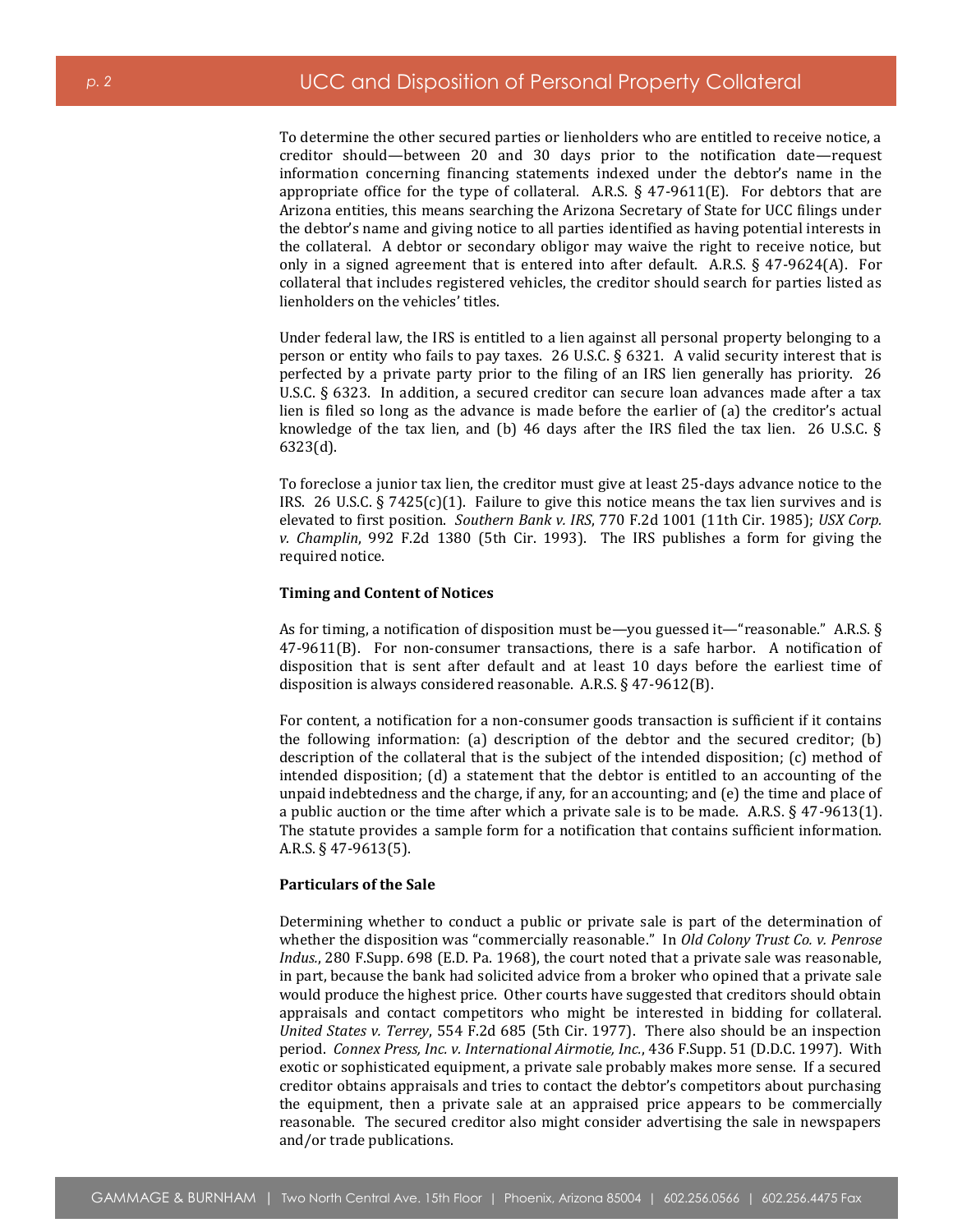The collateral can be sold by "one or more" contracts and "as a unit or in parcels." A.R.S. § 47-9609(B). This is another question that is answered by reference to the fact-intensive standard of "commercial reasonableness." Some cases require a secured creditor to sell certain items of collateral on a piecemeal basis, if a higher price would result. *See, e.g., Cities Serv. Oil Co. v. Ferris*, 9 UCC Rep. 899 (Mich.App. 1971); *United States v. Terrey*, 554 F.2d 685 (5th Cir. 1977); *Liberty Nat'l Bank & Trust v. Acme Tool Div.*, 540 F.2d 1375 (10th Cir. 1976).

After giving notice and determining how to proceed, the secured creditor conducts the sale in accordance with the notice. The creditor may purchase the collateral for itself at a public auction, but not at a private sale (unless the collateral is of a kind that is customarily sold at a recognized market with widely distributed standard quotations). A.R.S. § 47-  $9610(c)$ . With a public auction, the secured creditor must provide "meaningful opportunity" for competitive bidding. A.R.S. § 47-9610 cmt. 7. This entails advertising or public notice and making the property available in advance. *Id.*

### **Distribution of Proceeds and Collection of Deficiency**

Following the sale, proceeds are distributed in the following order: (1) reasonable expenses of retaking, holding, preparing for disposition, processing, and disposing of the collateral, plus attorneys' fees to the extent provided for by agreement; (2) the obligations secured by the security interest being foreclosed; (3) the obligations secured by junior security interests who submit a signed demand for the proceeds before distribution (along with proof of a lien, if requested by the creditor); and (4) the debtor. A.R.S. § 47-9615(A-B, D). A secured creditor who receives cash proceeds of a disposition in good faith and without knowledge of a senior security interest owns the proceeds free and clear and is not required to pay anything to the senior creditor. A.R.S. § 47-9615(G).

If the sale proceeds are insufficient to pay the debt, then the debtor is liable for the deficiency (unless the collateral consists of accounts receivable or other payment intangibles). A.R.S.  $\S$  47-9615(D)(2), (E). However, if the collateral is acquired by the creditor or a related party, and the proceeds are significantly less than what a commercially reasonable sale would have produced, then the deficiency is calculated using the expected proceeds of a commercially reasonable sale. A.R.S. § 47-9615(F). As mentioned above, the fact that a greater amount could have been obtained does not automatically suggest an unreasonable disposition, but that fact certainly subjects the disposition to closer scrutiny. A.R.S. § 47-9627(A).

In a deficiency lawsuit, the secured creditor need not prove compliance with the UCC unless the debtor or a secondary obligor places compliance at issue. A.R.S. § 47-  $9626(A)(1)$ . Once compliance is at issue, the secured creditor has the burden of proving compliance. A.R.S.  $\S$  47-9626(A)(2). If the creditor fails to satisfy this burden, then the deficiency liability is recalculated using the proceeds that would have been realized by a commercially reasonable sale—and the creditor bears the burden of proving that this amount is less than the total amount of the debt. A.R.S. § 47-9626(A)(3-4).

The contract for sale of collateral includes all warranties that would otherwise accompany a sale of such property by law, unless the creditor includes an express disclaimer. A.R.S. § 47-9610(D-E). The disclaimer is sufficient if it states as follows: "There is no warranty relating to title, possession, quiet enjoyment or the like in this disposition." A.R.S. § 47- 9610(F). A transferee who acts in good faith acquires the debtor's rights in the collateral free and clear of the security interest under which the disposition is made and any junior security interests. A.R.S. § 47-9617(A-B).

The UCC provides limited redemption rights to the debtor, any secondary obligors, and any other secured parties or lienholders. A.R.S. § 47-9623(A). Redeeming collateral requires a